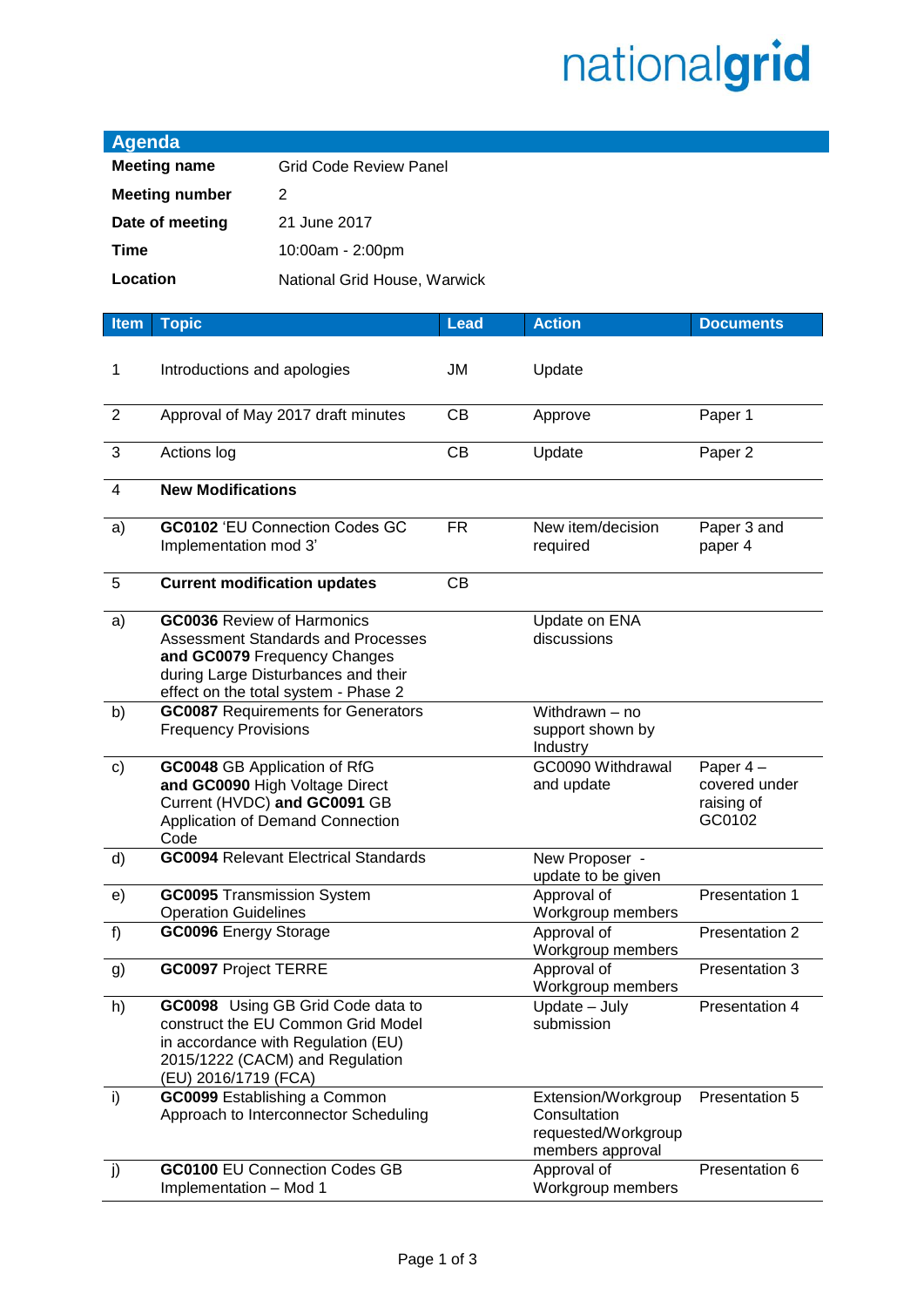## nationalgrid

| $\mathsf{k}$                           | <b>GC0101 EU Connection Codes GB</b><br>Implementation - Mod 2<br>Governance                     |                                                                                                       |     | Approval of<br>Workgroup members                     | Presentation 7                   |  |
|----------------------------------------|--------------------------------------------------------------------------------------------------|-------------------------------------------------------------------------------------------------------|-----|------------------------------------------------------|----------------------------------|--|
| a)                                     | Code Administrator survey feedback<br>and action plan                                            |                                                                                                       | CB  | Inform                                               | Presentation 8                   |  |
| b)                                     | Terms of Reference and Workgroup<br>voting                                                       |                                                                                                       | CB  | Approval of standard<br>template                     | Paper 5 and<br>presentation 9    |  |
| 6                                      |                                                                                                  | <b>Workgroups, GCDF &amp; Future plans</b>                                                            |     |                                                      |                                  |  |
| a)                                     | Grid Code Development Forum                                                                      |                                                                                                       | CB  | Update                                               |                                  |  |
| b)                                     |                                                                                                  | June 2017 Workgroup Meeting agenda                                                                    | CB  | Update                                               | Paper <sub>6</sub>               |  |
| $\overline{7}$                         | <b>Workgroup Reports</b>                                                                         |                                                                                                       |     |                                                      |                                  |  |
|                                        | None to be presented                                                                             |                                                                                                       |     |                                                      |                                  |  |
| 8                                      | <b>Industry Consultations</b>                                                                    |                                                                                                       |     |                                                      |                                  |  |
|                                        | None to be discussed                                                                             |                                                                                                       |     |                                                      |                                  |  |
| 9                                      | <b>Reports to Authority</b>                                                                      |                                                                                                       |     |                                                      |                                  |  |
|                                        |                                                                                                  |                                                                                                       |     |                                                      |                                  |  |
|                                        | None To be discussed                                                                             |                                                                                                       |     |                                                      |                                  |  |
| 10                                     | <b>Standing Items</b>                                                                            |                                                                                                       |     |                                                      |                                  |  |
| a)                                     | <b>Code Summary</b>                                                                              |                                                                                                       | CB  | Update                                               | Paper 7                          |  |
| b)                                     | Joint European Steering Group                                                                    |                                                                                                       | CB  | Update                                               |                                  |  |
| c)                                     | Forward Workplan<br>https://www.elexon.co.uk/change/code-<br>administration-code-practice-cacop/ |                                                                                                       | All | Update and<br>discussion                             |                                  |  |
| d)                                     | <b>EBS Update</b>                                                                                |                                                                                                       | All | To note                                              | To be circulated<br>ahead of the |  |
| 11                                     | Panel meeting<br><b>Impact of other Code Modifications or Developments</b>                       |                                                                                                       |     |                                                      |                                  |  |
| 12                                     | <b>Any Other Business</b>                                                                        |                                                                                                       |     |                                                      |                                  |  |
| 13                                     | <b>Next meeting</b>                                                                              |                                                                                                       | CB  | 19 <sup>th</sup> July (papers<br>day $11^{th}$ July) |                                  |  |
|                                        |                                                                                                  |                                                                                                       |     |                                                      |                                  |  |
| <b>Attendees</b><br><b>Name</b>        |                                                                                                  | Role                                                                                                  |     | <b>Initials</b>                                      |                                  |  |
|                                        |                                                                                                  | Chair (Code Administrator)                                                                            |     | JM                                                   |                                  |  |
| John Martin<br><b>Chrissie Brown</b>   |                                                                                                  | Panel Secretary and interim Code<br>Administrator Representative (Code<br><b>CB</b><br>Administrator) |     |                                                      |                                  |  |
| <b>Gurpal Singh</b>                    |                                                                                                  | <b>Authority Representative Member</b>                                                                |     | <b>GSH</b>                                           |                                  |  |
| Kate Dooley<br>Panel member            |                                                                                                  |                                                                                                       |     | AV                                                   |                                  |  |
| <b>Guy Nicholson</b>                   |                                                                                                  | Panel member<br>GN                                                                                    |     |                                                      |                                  |  |
| Damian Jackman                         |                                                                                                  | Panel member                                                                                          | DJ  |                                                      |                                  |  |
| <b>Alastair Frew</b><br>Alan Creighton |                                                                                                  | Panel member<br>Panel member                                                                          |     | AF<br>AC                                             |                                  |  |
|                                        |                                                                                                  |                                                                                                       |     |                                                      |                                  |  |